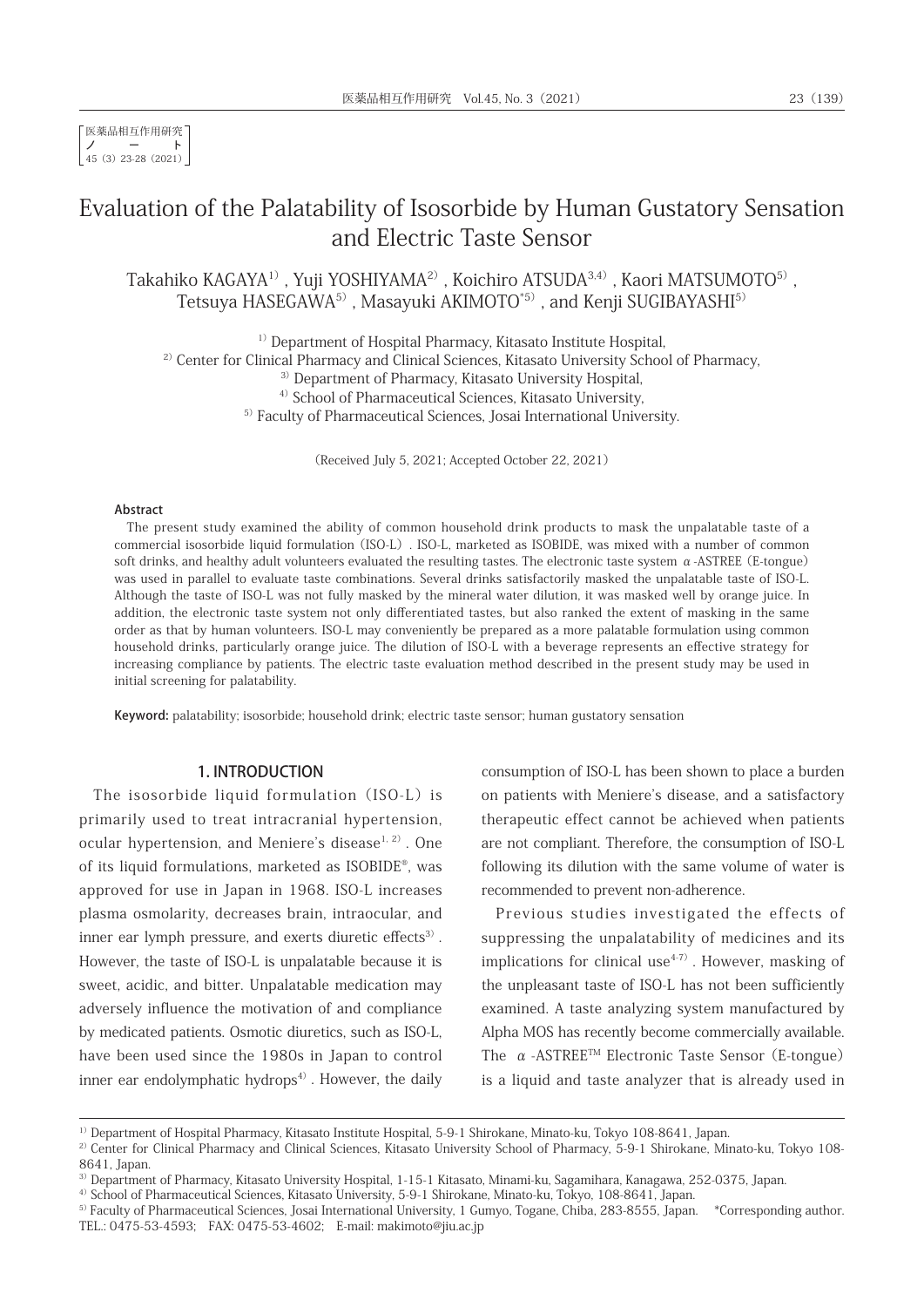the food industry $8$ ) and is gaining popularity in the pharmaceutical industry<sup>9)</sup>. It comprises several different coated sensors based on chemFET technology, which transforms chemical information into electrical signals. A previous study using the E-tongue system suggested that the dilution of ISO-L with apple juice was useful for unpleasant taste suppression $10$ <sup>0</sup>. Masking the unpleasant taste of ISO-L may increase patient compliance and, thus, significantly contribute to treatment success. However, unpleasant taste suppression and improvements in the palatability of ISO-L have not yet been evaluated using a human panel.

Therefore, the aim of the present study was to conduct a systematic and quantitative evaluation of the effectiveness of beverages other than apple juice for the taste masking of ISO-L in Japan using human gustatory sensation tests and the E-tongue system. The results of palatability studies using gustatory sensation tests were compared to those obtained using the E-tongue system.

### 2. Materials and Methods

#### 2.1. Chemicals and Matrices (Beverages)

The isosorbide liquid formulation, ISO-L (ISOBIDE®, Syrup 70%, Kowa Co., Ltd., Tokyo, Japan) was used in the present study. Mineral water, "Crystal Geyser" (CG), was purchased from Otsuka Beverage Co., Ltd. (Tokushima), oolong tea, "Oolong cha"(OT), and green tea, "IYEMON" (GT), were obtained from Suntory (Osaka), a lemon-tasting drink, "C1000 Lemon Water" (LTD), from House Wellness Foods Corp.(Tokyo), and a plum-tasting drink, "Seiryo-Kabai COOLER"(PTD), from Itoen Inc. (Tokyo). Apple juice (AJ), orange juice (OJ), grapefruit juice (GFJ), and grape juice (GJ) as "Tropicana 100% Juice" were purchased from Kirin Beverage Co., Ltd. (Tokyo). All other reagents were of special reagent grade.

#### 2.2. Human Gustatory Sensation Test

Gustatory sensation tests were performed by 16 healthy adult volunteers using a previously described  $method<sup>6</sup>$ . Nine volunteers were males and seven were females. The protocol and experimental design for all gustatory sensation tests were approved by the Ethical Committee of the Department of Hospital Pharmacy, Kitasato Institute Hospital (approval number 08081). They were also reviewed for approval by the Ethics Committee of Josai International University(approval

number 15W20008). Each volunteer was randomly assigned a specific sequence of preparations and received samples in that order. Informed consent was obtained from all subjects involved in the present study, which was conducted according to the guidelines of the Declaration of Helsinki.

Table 1 shows commercial beverages (matrix) for dilution. ISO-L was diluted to 50% with the respective beverage before tasting. Volunteers refrained from eating and drinking for 1 hr before the first tasting and between tastings and were asked to rinse their mouth with water.

Sample preparations were administered at approximately 5-min intervals to allow time for tasting and rating of the preparation and cleaning of the mouth. All samples were held in the mouth for 10 sec. After tasting, subjects were asked to score the preparation for palatability.

A scoring system on a scale of 1-5, with 1 indicating the highest score and 5 the lowest, was employed as follows: 1, highly palatable; 2, moderately palatable; 3, average palatable; 4, slightly palatable; 5, not palatable.

# 2.3. Electronic Taste Sensor Measurements and Data Analysis

The taste sensor system, the "  $\alpha$  -ASTREE<sup>TM"</sup> Liquid and Taste Analyzer (Alpha M.O.S., Toulouse, France), was used to measure the electronic potential of the ISO-L solution. The taste sensor consists of an array of electrodes or sensors, a 16-position auto sampler (LS-16), and an associated electronic interface module. Seven taste sensors; ZZ, AB, BA, BB, CA, DA, and JE, are used. Each sensor consists of a silicon transistor with an organic coating that affects the sensitivity and selectivity of the sensor<sup>11)</sup>. This system was found to offer good characterization and differentiation between the majority of food groups and pharmaceutical products. Therefore, integral signals for each sample comprised a vector with seven individual sensor determinations. We measured each sample four times after sensor conditioning and performed data analyses. The artificial taste sensor system and measurement method used in the present study are essentially the same as those described in a previous study<sup>10)</sup>.

Euclidean distance is expressed by the square root of the squared sums of differences in each parameter. The Euclidean distance calculates the distance between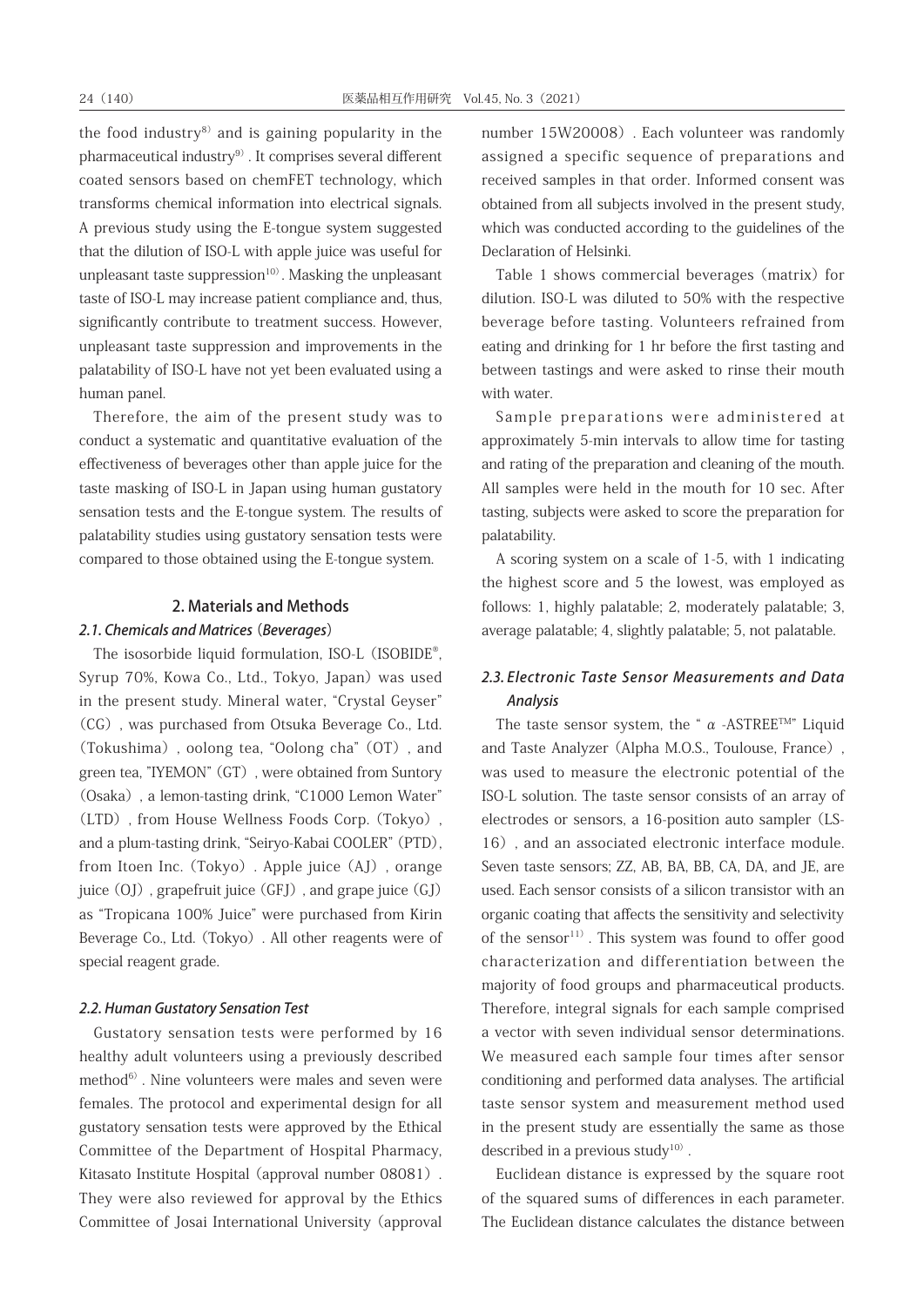the center of gravity of a placebo sample (CG, water) and that of the drug sample  $(ISO-L + drink)$ . If the taste is similar, the distance is small. If the difference in the sensor output value between two samples is small, the taste resembles that of the placebo sample. In measurements of taste by  $\alpha$ -ASTREE<sup>TM</sup>, five samples were diluted and tested. Each sample volume was 80 mL with an analysis time of 180 sec and acquisition time of 120 sec. Data were analyzed with Alpha Soft(Alpha M.O.S., Toulouse, France).

### 2.4. pH Measurements

The pH of beverages alone and physical mixtures of ISO-L and beverages were measured using a pH meter (HORIBA, Twin pH B-212, Kyoto, Japan) immediately after preparation.

#### 2.5. Sugar Content Analysis

The sugar content in each beverage was assessed with an Atago, MATER-2M sugar refractometer (Endo Scientific Instruments Co., Ltd., Shizuoka, Japan).

#### 2.6. Analysis of Experimental Data

The average overall palatability score within each matrix group was calculated and compared using the Steel-Dwass test, a non-parametric method, and Tukey's test, a parametric method. Correlations between the overall palatability scores and taste intensities using the taste senor were analyzed for a simple linear regression





(R: Pearson product-moment correlation coefficient). The latest version of Microsoft Excel was used for statistical analyses.

#### 3. Results

# 3.1. Palatability Studies by the Human Gustatory Sensation Test

Figure 1 shows the mean score of each resulting mixture for taste obtained by the gustatory sensation test. Ten of the samples used in Figure 1 were organoleptically graded according to the relative palatability of ISO-L diluted to 50% in CG, AJ, OJ, GFJ, GJ, OT, GT, PTD, and LTD. As expected, an undiluted solution of ISO-L $(P)$ , as a negative control, received the highest score of 3.80. CG received a mean score of 3.29, while GT, OT, LTD, and PTD scores were worse than that of CG. In contrast, OJ had a palatability score of 2.67, indicating that it was more palatable than the other beverages. The palatability of OJ was significantly different from that of P, whereas no significant differences were noted between P and other dilutions. The ranking order of taste-masking efficacy was OJ > AJ  $>$  GFJ  $>$  GJ  $>$  CG  $>$  GT  $>$  OT  $>$  LTD  $>$  PTD  $>$  P.

#### 3.2. Taste Sensor Measurement and Data Analysis

The Euclidean distance of P, undiluted ISO-L, was adjusted to 100%, and the taste-masking effects of commercially available soft drink dilutions were compared. As shown in Figure 2, the distance for ISO-L



Figure 2. Suppression of the unpleasant taste of ISO-L with various commercial beverages as assessed by the E-tongue system. Error bars represents the mean  $\pm$  SD (n=4). \*p<0.01 significantly different from undiluted ISO-L (P) by Tukey's test.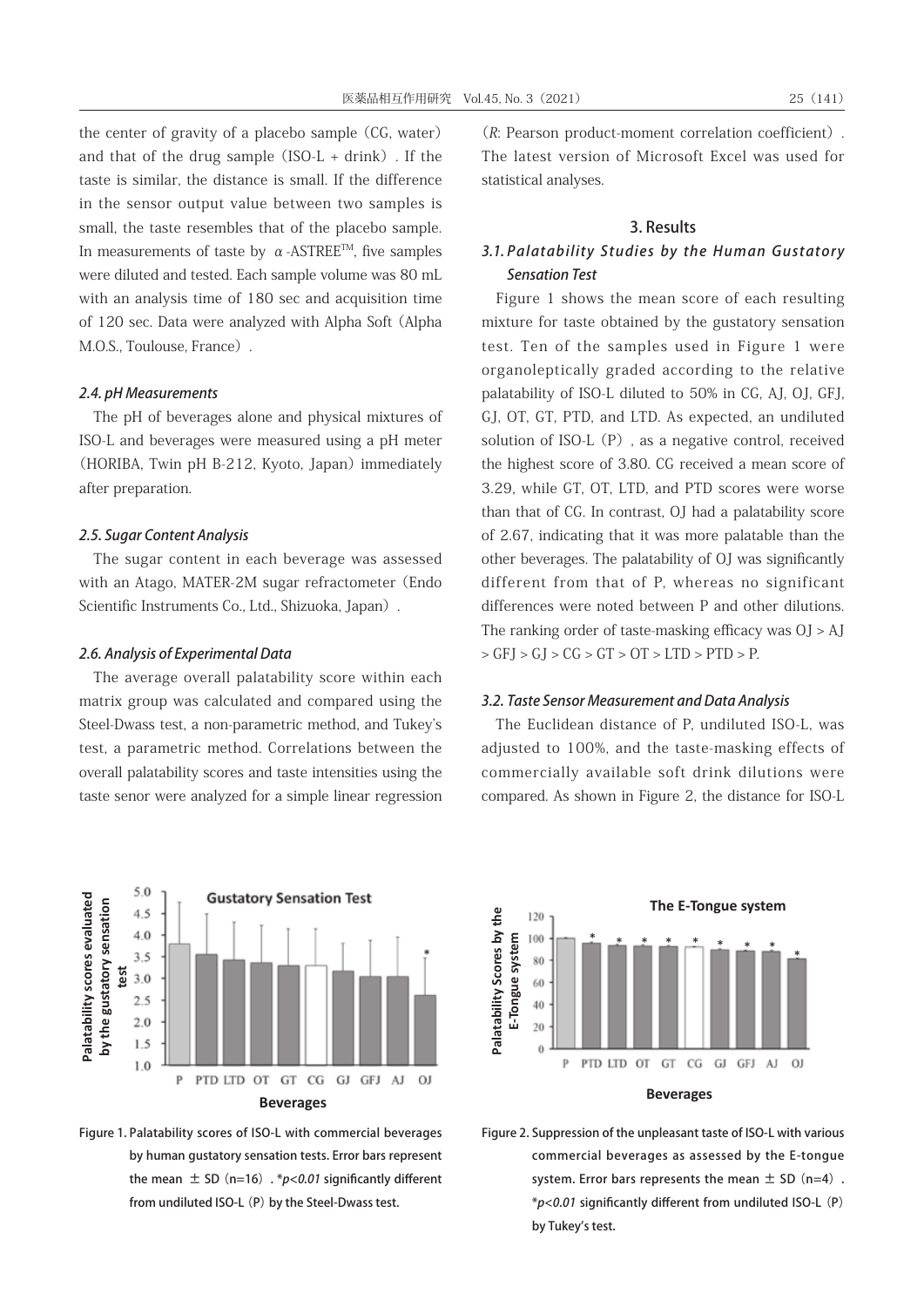in the presence of a taste-masking excipient was lower than those for samples without any taste-masking excipients as assessed by the E-tongue system. The taste-masking effects of CG, the mineral water dilution, were slightly better than those of P.

Dilutions with fruit juices(OJ, AJ, GFJ, and GJ) successfully suppressed the unpleasant taste and improved palatability. The taste of ISO-L was not fully masked by CG, but was largely masked by OJ. PTD, LTD, OT, and GT did not mask the unpleasant taste of P.

## 3.3. Relationship between Sensor Values and the Human Gustatory Sensation Test

Figure 3 shows a plot of palatability values against scores from the gustatory sensation test, in which a higher score represents worse palatability. The results obtained showed a strong correlation between the sensor value and human gustatory sensations  $(R=0.9998)$  and demonstrated that the sensor value correctly evaluated the overall palatability of ISO-L formulations.



Figure 3. Correlation between average palatability scores obtained in gustatory sensation tests and those by the E-tongue system.

#### 4.Discussion

Although ISO-L is a branded product of an isosorbide liquid formulation that is currently available on the market, the taste of this pharmaceutical preparation has not yet been fully optimized. The package insert for ISO-L instructs users to "dilute 2-fold with cold water if necessary". Therefore, we examined masking effects on taste when each stock solution was diluted to 50% with  $CG^{12}$ ; however, the unpleasant taste of ISO-L was not effectively masked. The addition of fruit juices, particularly OJ, masked the unpleasant taste of ISO-L, thereby improving palatability. This result was similar to a previous trial with the E-tongue system that used AJ in conjunction with ISO-L; however, other soft drinks in combination with ISO-L were not examined $10$ <sup>10</sup>. The addition of OJ appeared to be more effective than AJ for reducing the unpleasant taste of ISO-L, and, thus, may increase compliance with a prescribed regimen. These results demonstrate that suitable and readily-available beverages may be used to mask the unpalatable taste of isosorbide.

the addition of beverages may be preferable; however, Improvements in the palatability of ISO-L by OJ may be achieved not only by the components' sweetness, but also by their inherent sourness. PD and CD were less palatable than CG. ISO-L blends well with sour beverages, masking the unpleasant taste. Preparations offering high sweetness and moderate acidity through the underlying mechanisms with sour beverages remain unclear. The balance of sweetness and sourness is important<sup>13)</sup>. Tanaka et al. reported that food and beverages affect palatability differently depending on the combination of powder formulations<sup>14)</sup>. The present results suggest that some beverages also improve the palatability of liquid formulations, thereby decreasing non-compliance by patients who are reluctant to take medication with an unpleasant taste.

**Table 1.** Commercially Available Study. Table 1. Commercially Available Soft Drinks used in the Present Study.

| <b>Drinks</b>                       | Sugar contents<br>Brix $(\% )$ | $pH$ values | <i>pH</i> values after a<br>2-fold dilution |
|-------------------------------------|--------------------------------|-------------|---------------------------------------------|
| Apple juice (AJ)                    | 12                             | 3.8         | 2.9                                         |
| Orange juice (OJ)                   | 12                             | 3.7         | 3.3                                         |
| Grapefruit juice (GFJ)              | 10                             | 3.2         | 3.1                                         |
| Grape juice (GJ)                    | 12                             | 3.4         | 2.9                                         |
| Oolong tea (OT)                     | $\mathbf{0}$                   | 5.9         | 2.7                                         |
| Green tea (GT)                      | 0                              | 6.1         | 2.7                                         |
| <b>Plum-tasting drink</b><br>(PTD)  | 4.5                            | 2.7         | 2.5                                         |
| <b>Lemon-tasting drink</b><br>(LTD) | 6                              | 2.8         | 2.5                                         |
| Water<br>(CG)                       | 0                              | 5.8         | 2.9                                         |

Table 1 shows the degrees Brix of the beverages and the pH of each resulting mixture. A good correlation was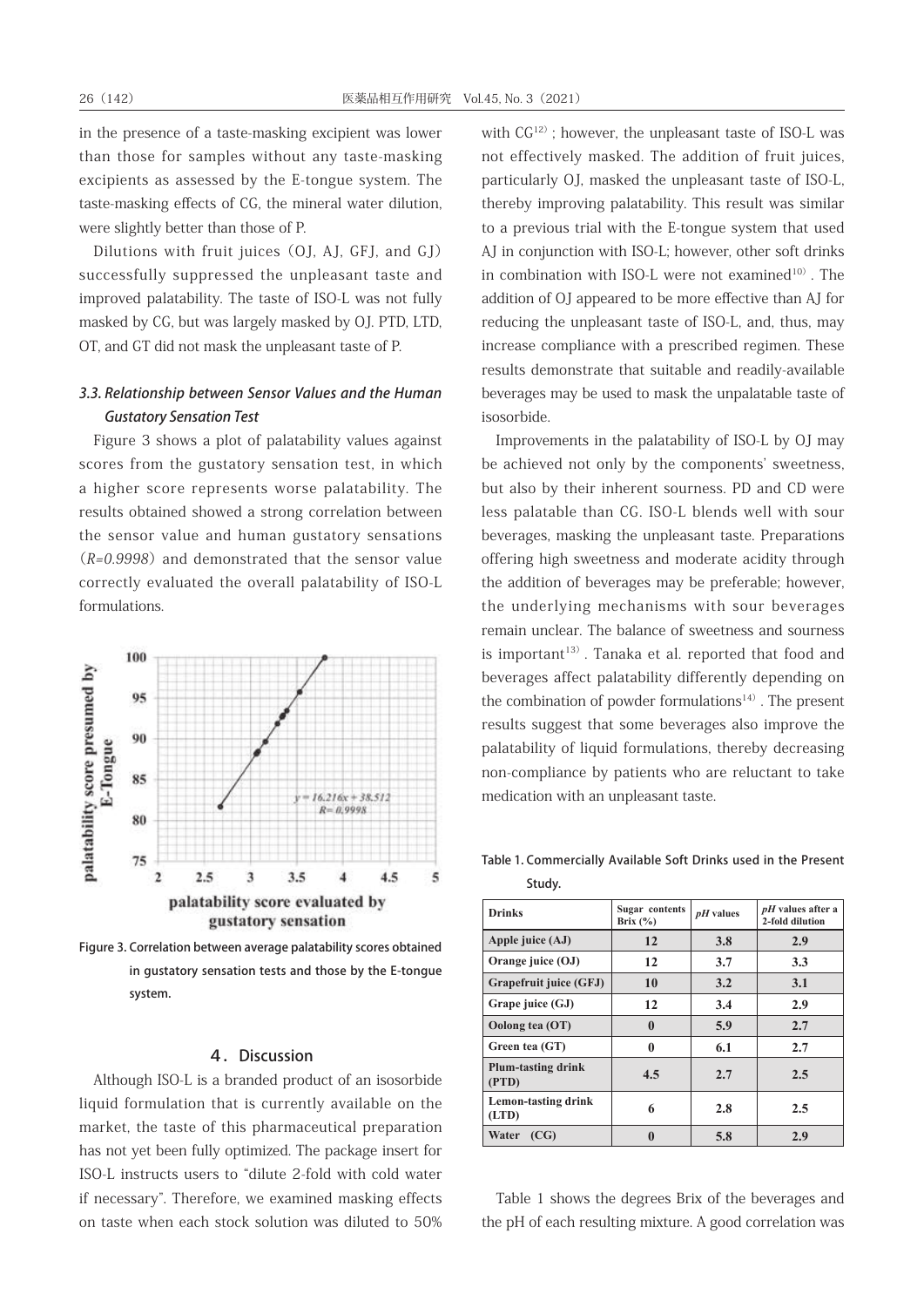noted between the observed palatability scores by the gustatory sensation test and the predicted scores  $(Y)$ calculated based on a multiple regression analysis using the Brix values of beverages and the pH of the resulting mixtures.

$$
Y = 5.83 - 0.0104 \cdot Brix - 0.898 \cdot pH (r^2 = 0.933, p < 0.01)
$$

Since the predictive performance of the equation described above has not yet been established, a more substantive trial is needed in the near future.

When the palatability of ISO-L diluted with commercial beverages was measured using the E-tongue taste sensor, it discriminated between the taste of each sample. The present study differed from the previous study in that the group distance between each active sample and water (placebo) was calculated in order to rank masking beverages. However, the correlation between E-tongue assessments and human rankings is encouraging. According to E-tongue assessments, the best masking beverage for ISO-L was OJ, followed by AJ and GFJ. The order of ranking was the same as that from human subject palatability tests. The method of taste evaluations using the E-tongue system excels in objectivity $9$ , and is considered to be a good index that forecasts the taste of medication without the need for human sensory testing<sup>15-17)</sup>. Moreover, the electronic taste sensor may predict tastes not experienced by individuals<sup>18, 19)</sup>. Taste perception is one of the most important factors for increasing patient compliance. Masking the unpleasant taste of a drug may increase patient compliance, thereby improving treatment outcomes. The failure to mask taste from the first dose may have a negative impact on compliance, whereas increasing the palatability of a drug may enhance a patient's willingness to repeat the same preparation in the future.

In conclusion, the method described herein offers good predictability for the taste of generic liquid formulations. The results obtained demonstrate that taste improvements in generic formulations may be applied as a rational method to increase patient compliance.

#### Acknowledgments

The authors thank Dr. T. Yajima, Alpha M.O.S Japan for the analytical service.

Funding: This research received no external funding.

Conflicts of Interest: The authors declare no conflicts of interest.

#### References

- 1)Miyagawa M, Fukuoka H, Tsukada K, Ouchi T, Takumi Y, Sugiura M, Ueda H, Kadoya M, Usami S: Endolymphatic hydrops and therapeutic effects are visualized in 'atypical' Meniere's disease. Acta Otolaryngol., 129, 1326-1329, 2009.
- 2)Wasserman NT, Kennard G, Cochrane ZN, Felchle LM: Effects of oral isosorbide and glycerol on intraocular pressure, serum osmolality, and blood glucose in normal dogs. Vet. Ophthalmol., 16, 20- 24, 2013.
- 3) Nozawa I, Nakayama H, Hashimoto K, Imamura S, Hisamatu K, Murakami Y: Efficacy of long-term administration of isosorbide for Ménière's disease. ORL J. Otorhinolaryngol. Relat. Spec., 57, 135-140, 1995.
- 4)Tokuyama E, Matsunaga C, Yoshida K, Mifsud J-C, Irie T, Yoshida M, Uchida T: Famotidine orally disintegrating tablets: bitterness comparison of original and generic products. Chem. Pharm. Bull., 57, 382-387, 2009.
- 5)Mukai J, Miyanaga Y, Ishizaka T, Asaka K, Nakai Y, Tsuji E, Uchida T, Quantitative taste evaluation of total enteral nutrients. Chem. Pharm. Bull., 52, 1416-1421, 2004.
- 6)Kagaya T, Inoue G, Aya M, Matsumoto K, Hasegawa T, Akimoto M, Atsuda, K, Sugibayashi K: Effective Taste Evaluation of the Dry Syrup Formulations of Acetaminophen for Pediatric Use. J. Pharm. Sci. Tech., 68, 281-289, 2008.
- 7)Fukui H, Ishida T, Nishimura T, Matsuda H: Correlation between the Results of a Sensory Test and an Instrumental Analysis of the Effect of Mirin for Suppressing Saltiness and Sourness. The Japan Society of Cookery Science. 39, 49-56, 2006.
- 8) Haddi Z, Mabrouk S, Bougrini M, Tahri K, Sghaier K, Barhoumi H, Bari IE, Maaref A, Jaffrezic-Renault N, Bouchikhi B: E-Nose and e-Tongue combination for improved recognition of fruit juice samples. Food Chem., 150, 246-253, 2014.
- 9) Nakamura H, Uchida S, Sugiura T, Namiki N: The prediction of the palatability of orally